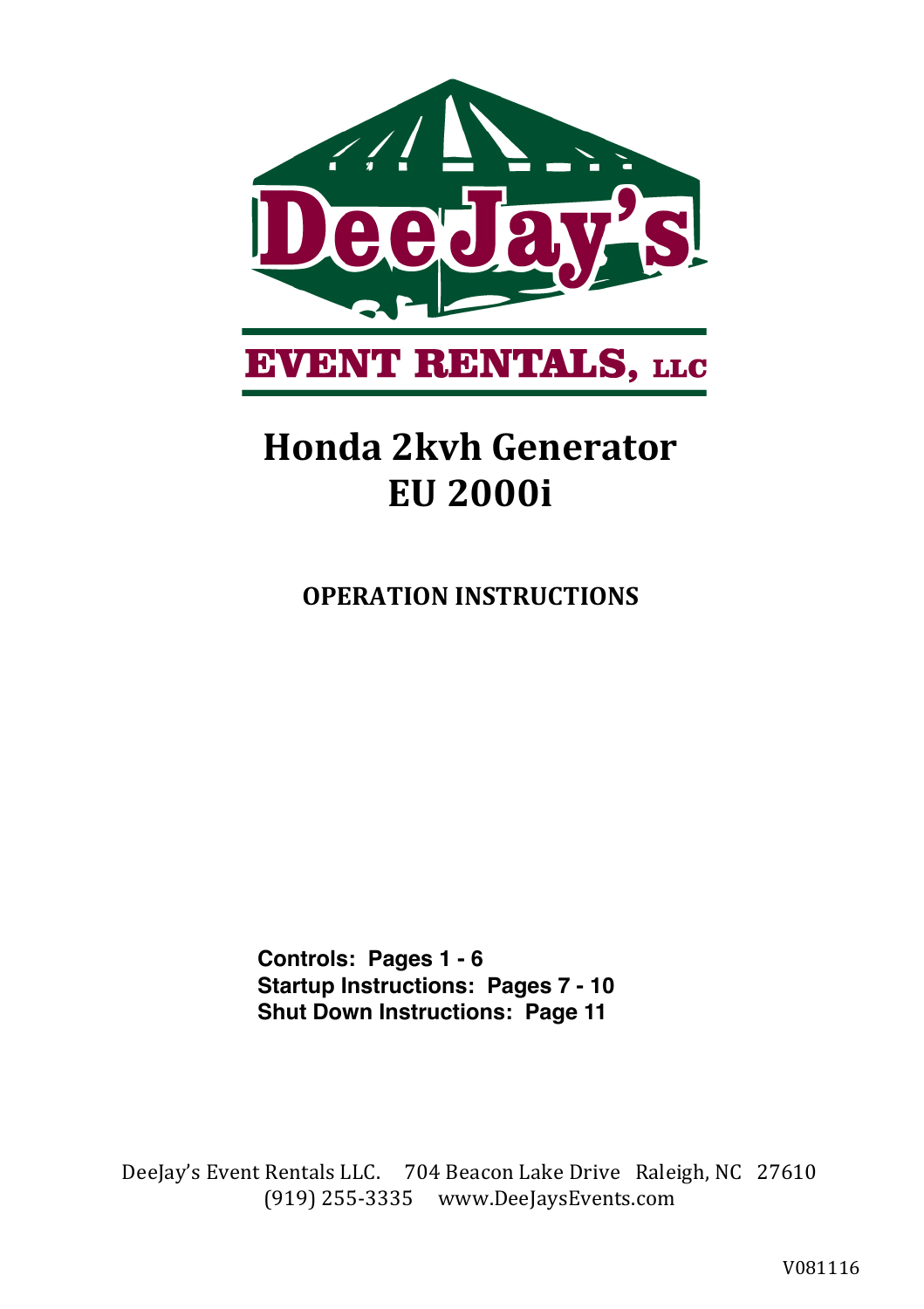# **CONTROLS & FEATURES**

# **COMPONENT & CONTROL LOCATIONS**

Use the two illustrations on these pages to locate and identify the most frequently used controls.

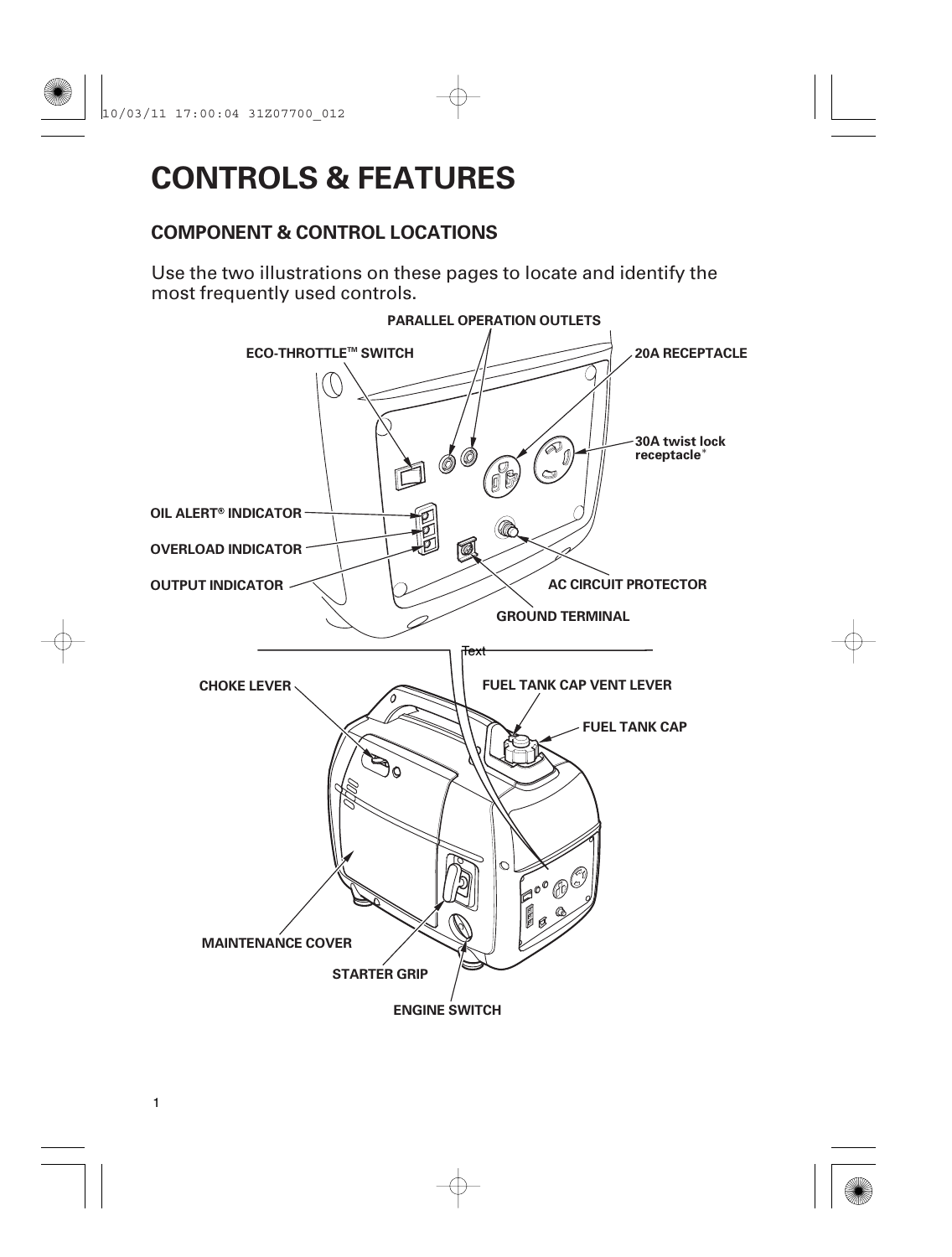## **CONTROLS**

# **Engine Switch**

The engine switch controls the ignition system and the fuel valve.

OFF  $-$  Stops the engine and closes the fuel valve.

 $ON -$  Running position; opens the fuel valve and allows the engine to be started.

## **Starter Grip**

Pulling the starter grip operates the recoil starter to crank the engine.

#### **NOTICE**

Do not allow the starter grip to snap back against the generator. Return it gently to prevent damage to the starter.



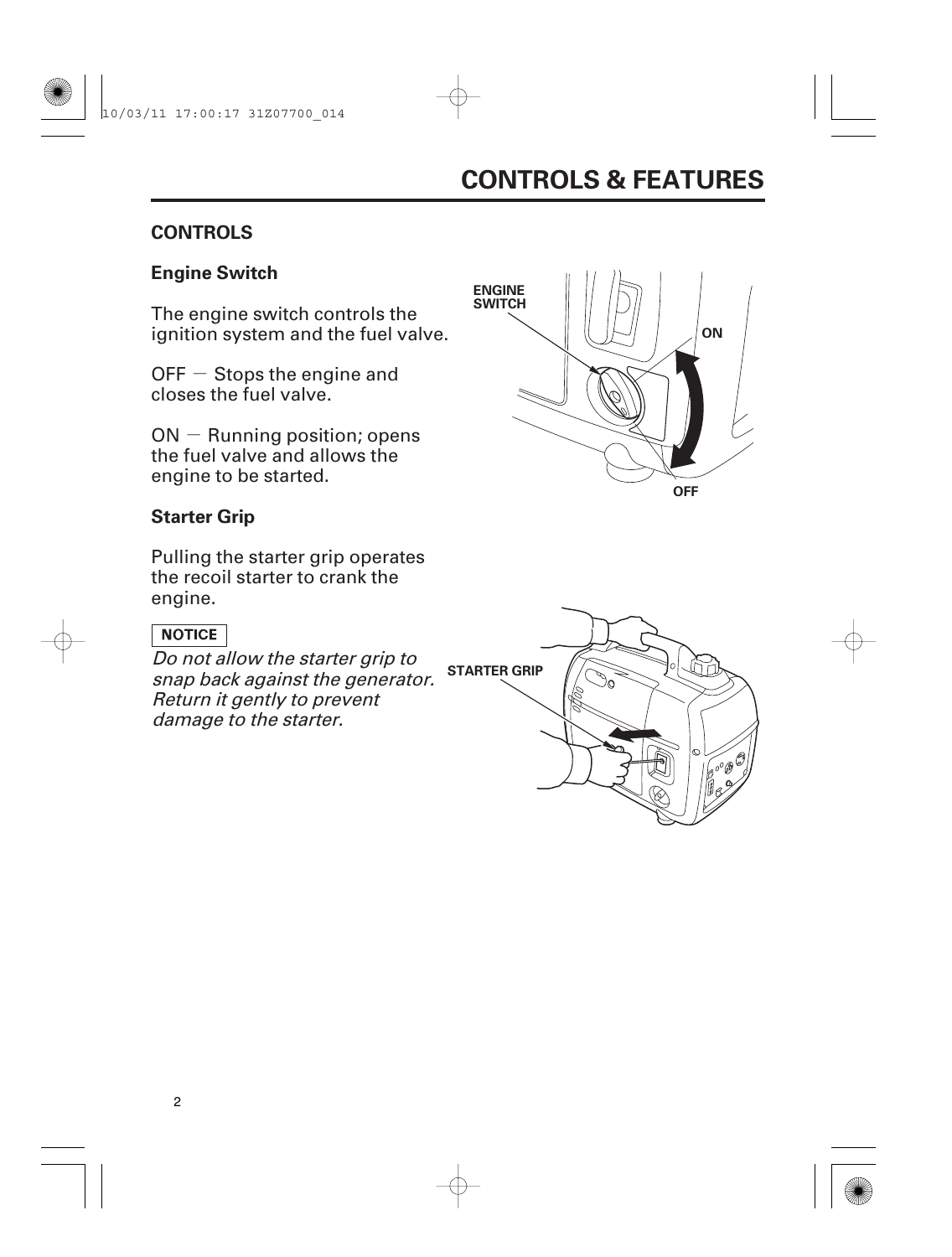# **Fuel Tank Cap Vent Lever**

The fuel tank cap is provided with a vent lever to seal the fuel tank.

The vent lever must be in the ON position for the engine to run.

When the engine is not in use, leave the vent lever in the OFF position to reduce the possibility of fuel leakage. Allow the engine to cool well before turning the vent lever to the OFF position.

**NON-CALIFORNIA TYPE CALIFORNIA TYPE**



**FUEL TANK CAP VENT LEVER**



**FUEL TANK CAP VENT LEVER**

# **Choke Lever**

The choke is used to provide proper starting mixture when the engine is cold. It can be opened and closed by operating the choke lever manually. Move the choke lever to the CLOSED position to enrich the mixture for cold starting.

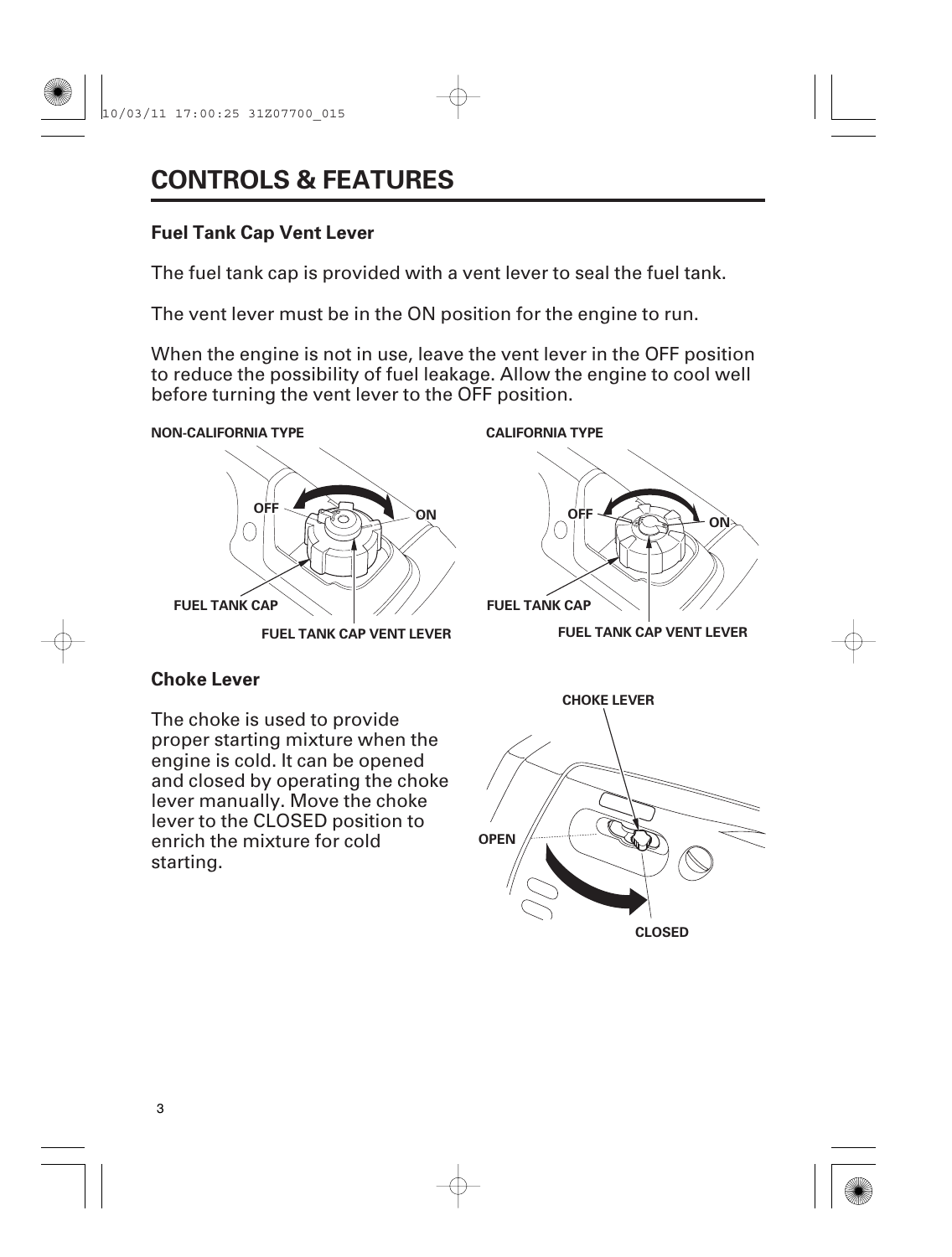# Eco-Throttle™ Switch

The Eco-Throttle<sup> $m$ </sup> system automatically reduces engine speed when loads are turned off or disconnected. When appliances are turned on or reconnected, the engine returns to the proper speed to power the electrical load.

If high electrical loads are connected simultaneously, turn the Eco-Throttle switch to the OFF position to reduce voltage changes.

- **ON:** Recommended to minimize fuel consumption and further reduce noise levels when less than a full load is applied to the generator.
- **OFF:** The Eco-Throttle system does not operate.

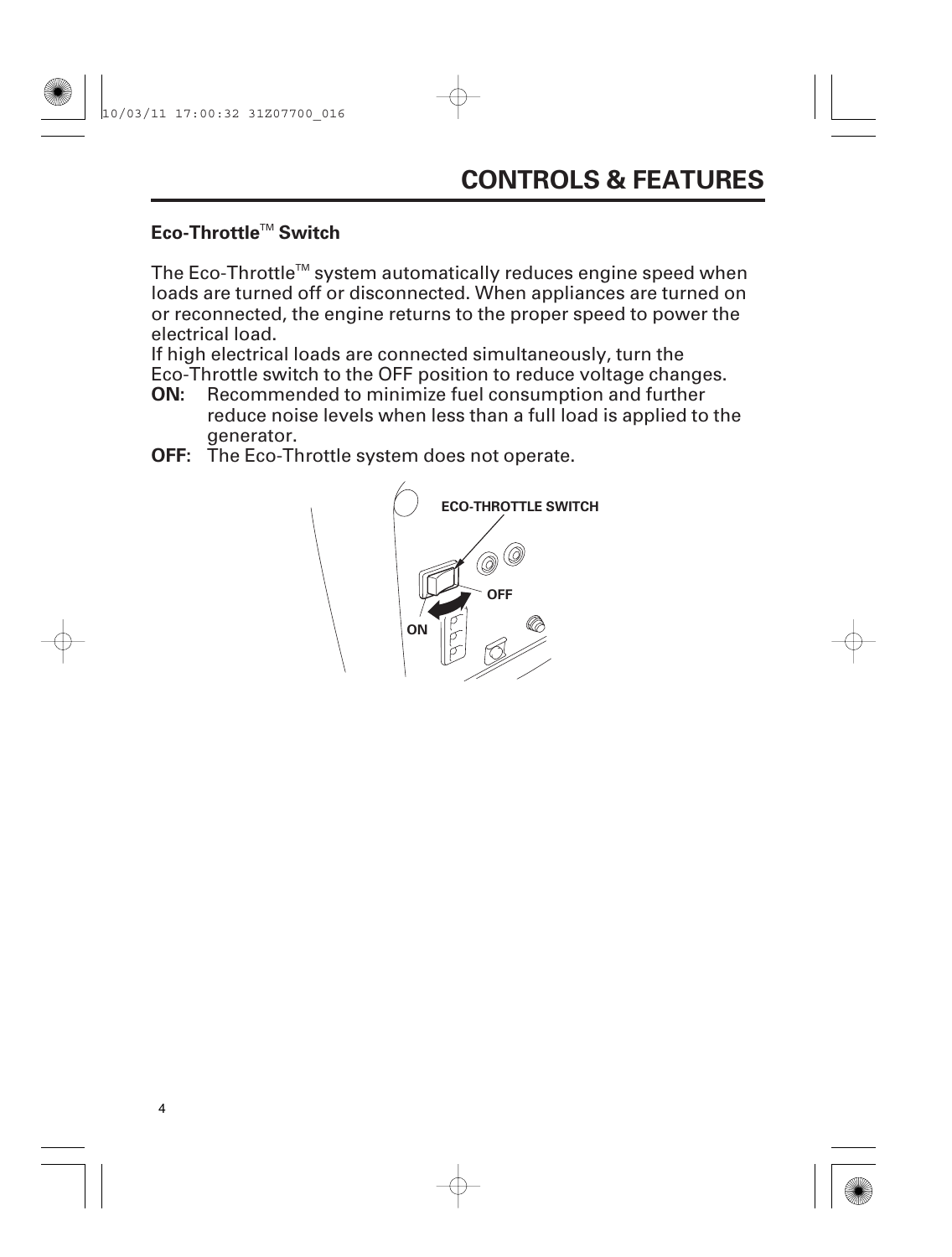### **AC Circuit Protector**

The AC circuit protector will automatically switch OFF if there is a short circuit or a significant overload of the generator at the 20A receptacle. If the circuit protector switches OFF automatically, check that the appliance is working properly and does not exceed the rated load capacity of the circuit before resetting the circuit protector ON.



**AC CIRCUIT PROTECTOR**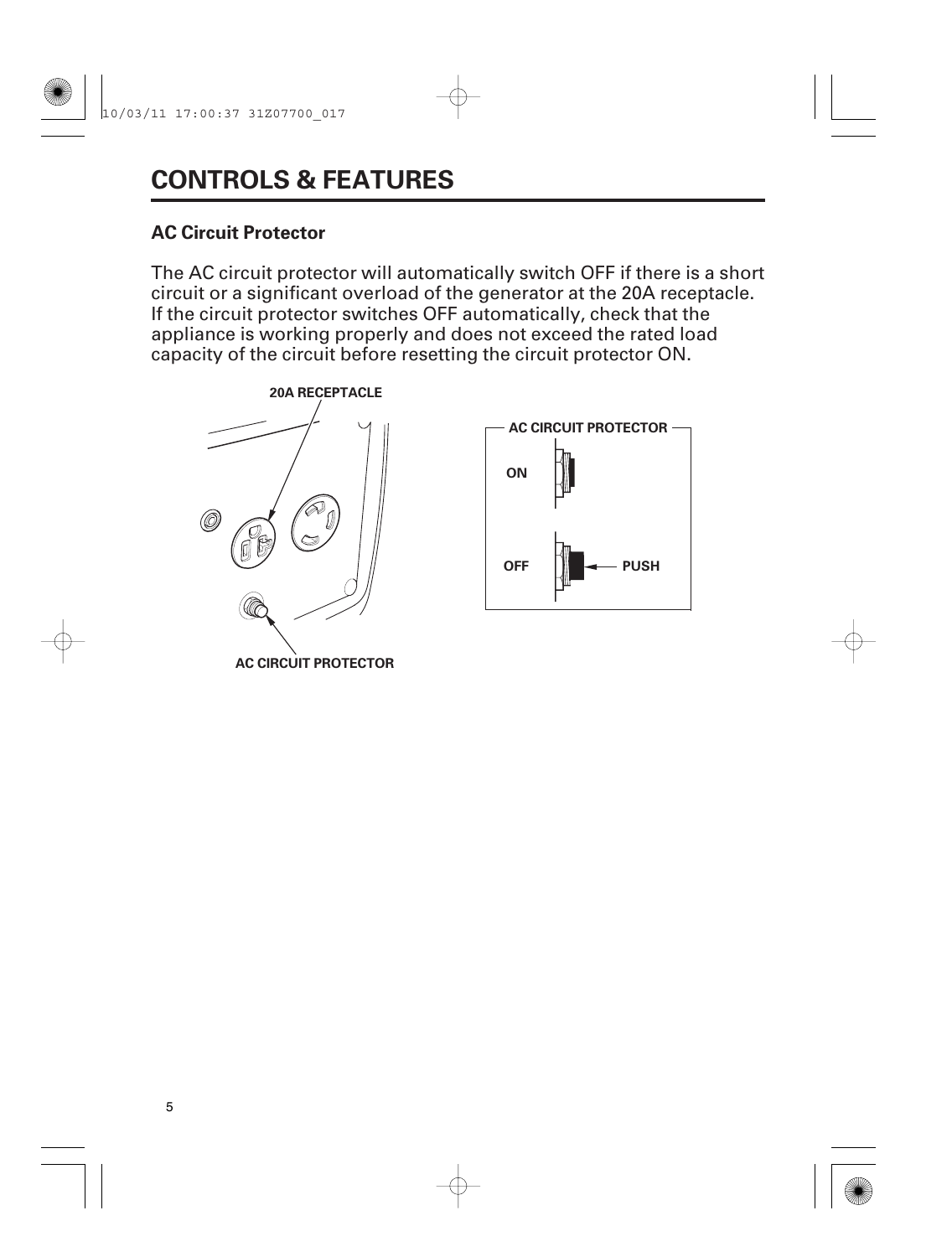#### **Overload Indicator**

If the generator is overloaded (in excess of 2.0 kVA), or if there is a short circuit in a connected appliance, the overload indicator (red) will come ON. The overload indicator (red) will stay ON, and after about four seconds, current to the connected appliance(s) will shut off, and the output indicator (green) will go OFF. However, the engine will continue to run.



#### **Oil Alert<sup>®</sup> Indicator**

The Oil Alert<sup>®</sup> system is designed to prevent engine damage caused by an insufficient amount of oil in the crankcase. Before the oil level in the crankcase can fall below a safe limit, the Oil Alert indicator (red) comes on and the Oil Alert system automatically will stop the engine (the engine switch will remain in the ON position).

If the engine stops or the Oil Alert indicator (red) comes on when you pull the starter grip, check the engine oil level (see page 43 ) before troubleshooting in other areas.

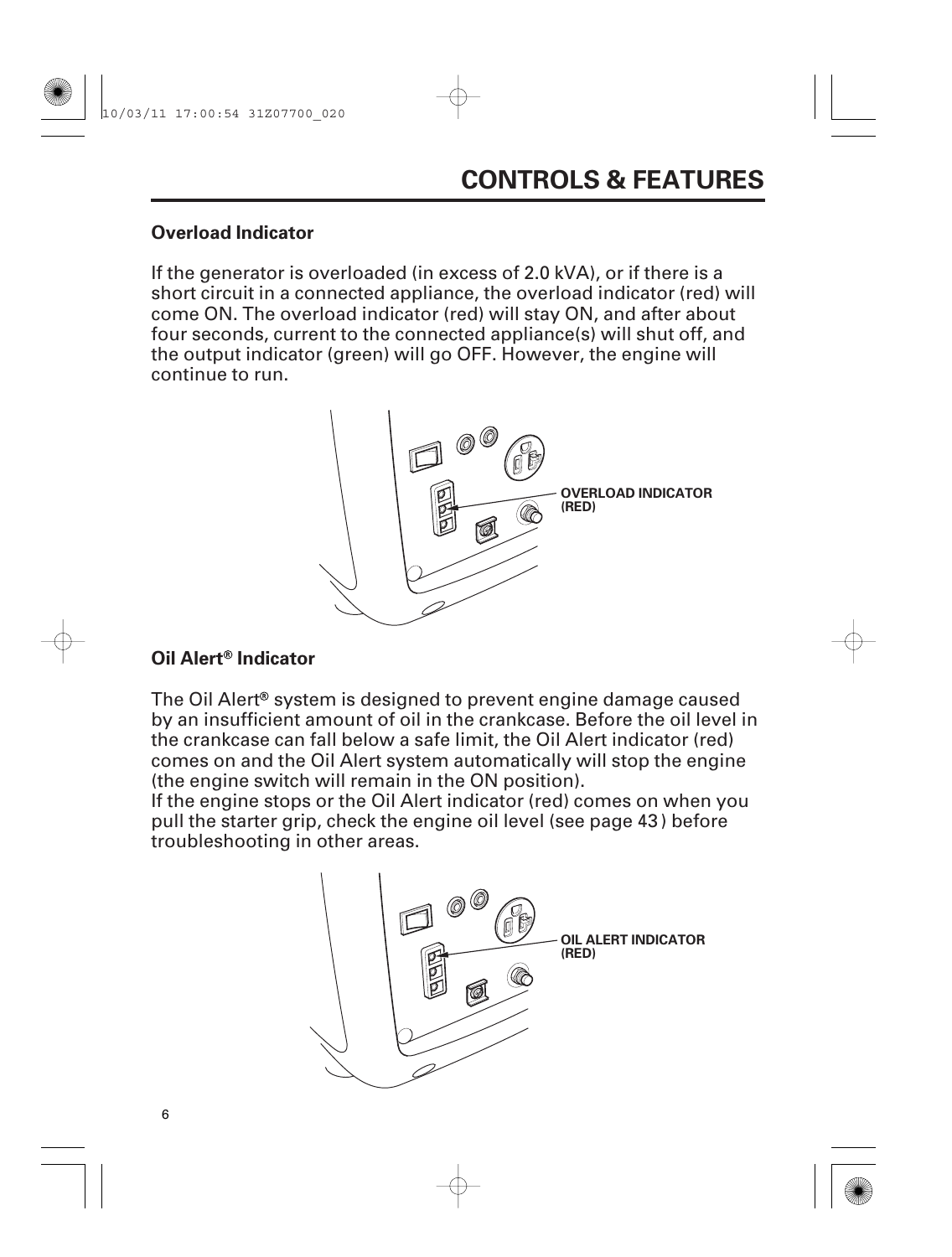# **OPERATION**

## **SAFE OPERATING PRECAUTIONS**

Before operating the generator for the first time, review chapters

For your safety, do not operate the generator in an enclosed area such as a garage. Your generator's exhaust contains poisonous carbon monoxide gas that can collect rapidly in an enclosed area and cause illness or death.

# **A WARNING**

Exhaust contains poisonous carbon monoxide gas that can build up to dangerous levels in closed areas. Breathing carbon monoxide can cause unconsciousness or death.

Never run the generator in a closed, or even partly closed area where people may be present.

Before connecting an AC appliance or power cord to the generator:

- Use grounded 3-prong extension cords, tools, and appliances, or double-insulated tools and appliances.
- Inspect cords and plugs, and replace if damaged.
- Make sure that the appliance is in good working order. Faulty appliances or power cords can create a potential for electric shock.
- Make sure the electrical rating of the tool or appliance does not exceed that of the generator. Never exceed the maximum power rating of the generator. Power levels between rated and maximum may be used for no more than 30 minutes.
- Operate the generator at least 3 feet (1 meter) away from buildings and other equipment.
- Do not operate the generator in an enclosed structure.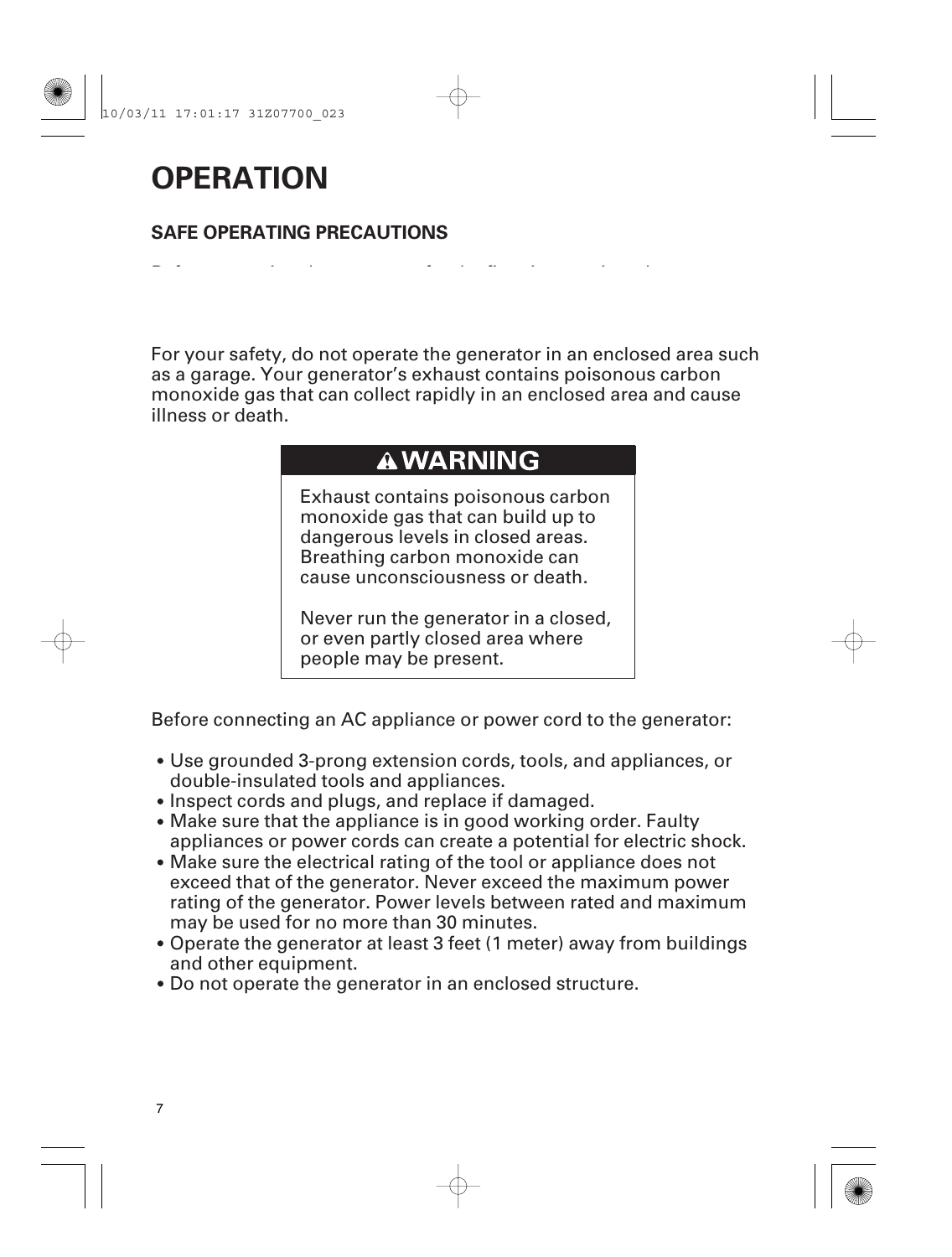### **STARTING THE ENGINE**

To prevent a possible fire, keep the generator at least 3 feet (1 meter) away from building walls and other equipment during operation. Do not place flammable objects close to the engine.

#### **NOTICE**

- Operating this generator less than 3 feet (1 meter) from <sup>a</sup> building or other obstruction can cause overheating and damage the generator.
- For proper cooling, allow at least 3 feet (1 meter) of empty space above and around the generator. Keep all cooling holes open and clear of debris, mud, water, etc. Cooling holes are located on the side panel, the control panel, and the bottom of the generator. If the cooling holes are blocked, the generator may overheat and damage the engine, inverter, or windings.

- Make sure that all appliances connected to the generator are turned 1. off. The generator may be hard to start if a load is connected.
- 2. Turn the fuel tank cap vent lever to the ON position.
	- **NON-CALIFORNIA TYPE CALIFORNIA TYPE**



**FUEL TANK CAP VENT LEVER**



**FUEL TANK CAP VENT LEVER**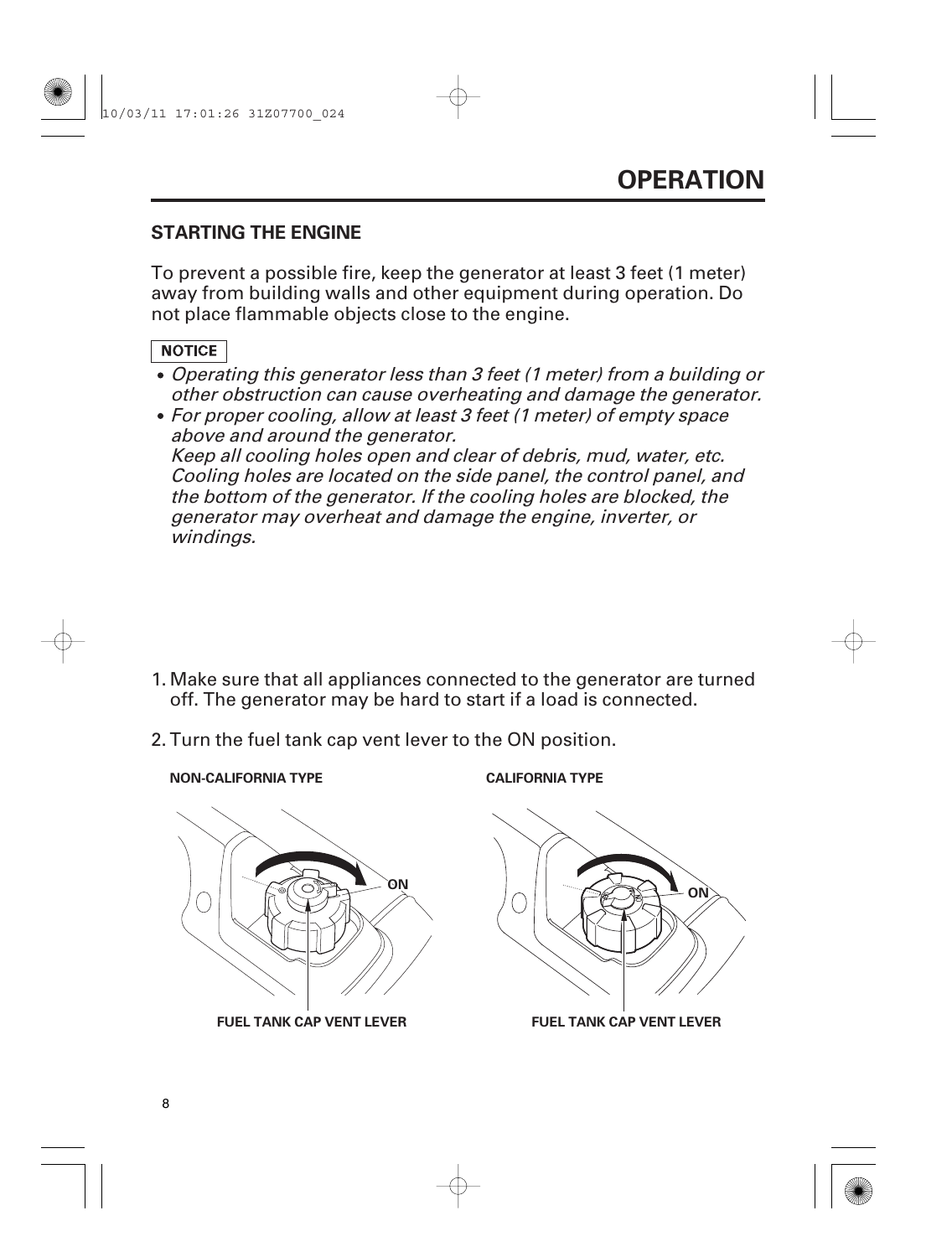# **OPERATION**

Make sure the Eco-Throttle 3. switch is in the OFF position, or more time will be required for warm-up.



**CHOKE LEVER**

**ON**

4. To start a cold engine, move the choke lever to the CLOSED position. To restart a warm engine, leave the choke lever in the OPEN position.

5. Turn the engine switch to the ON position.

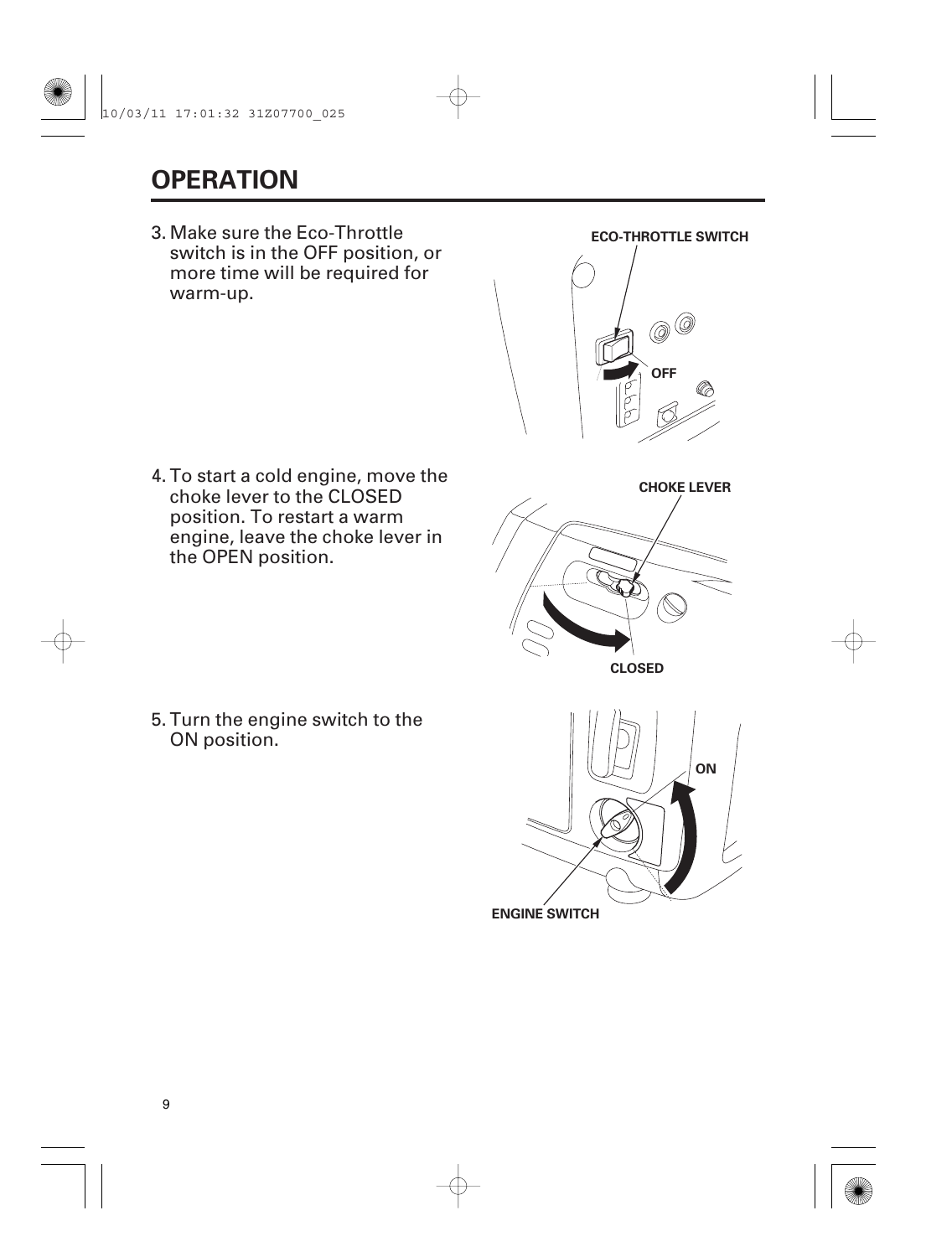# **OPERATION**

6. Pull the starter grip lightly until you feel resistance, then pull briskly in the direction of the arrow as shown.

#### **NOTICE**

- Do not allow the starter grip to snap back against the generator. Return it gently to prevent damage to the starter.
- 7. If the choke lever was moved to the CLOSED position to start the engine, gradually move it to the OPEN position as the engine warms up.



8. If you wish to use the Eco-Throttle system, turn the Eco-Throttle switch to the ON position after the engine has warmed up for 2 or 3 minutes.



**ECO-THROTTLE SWITCH**